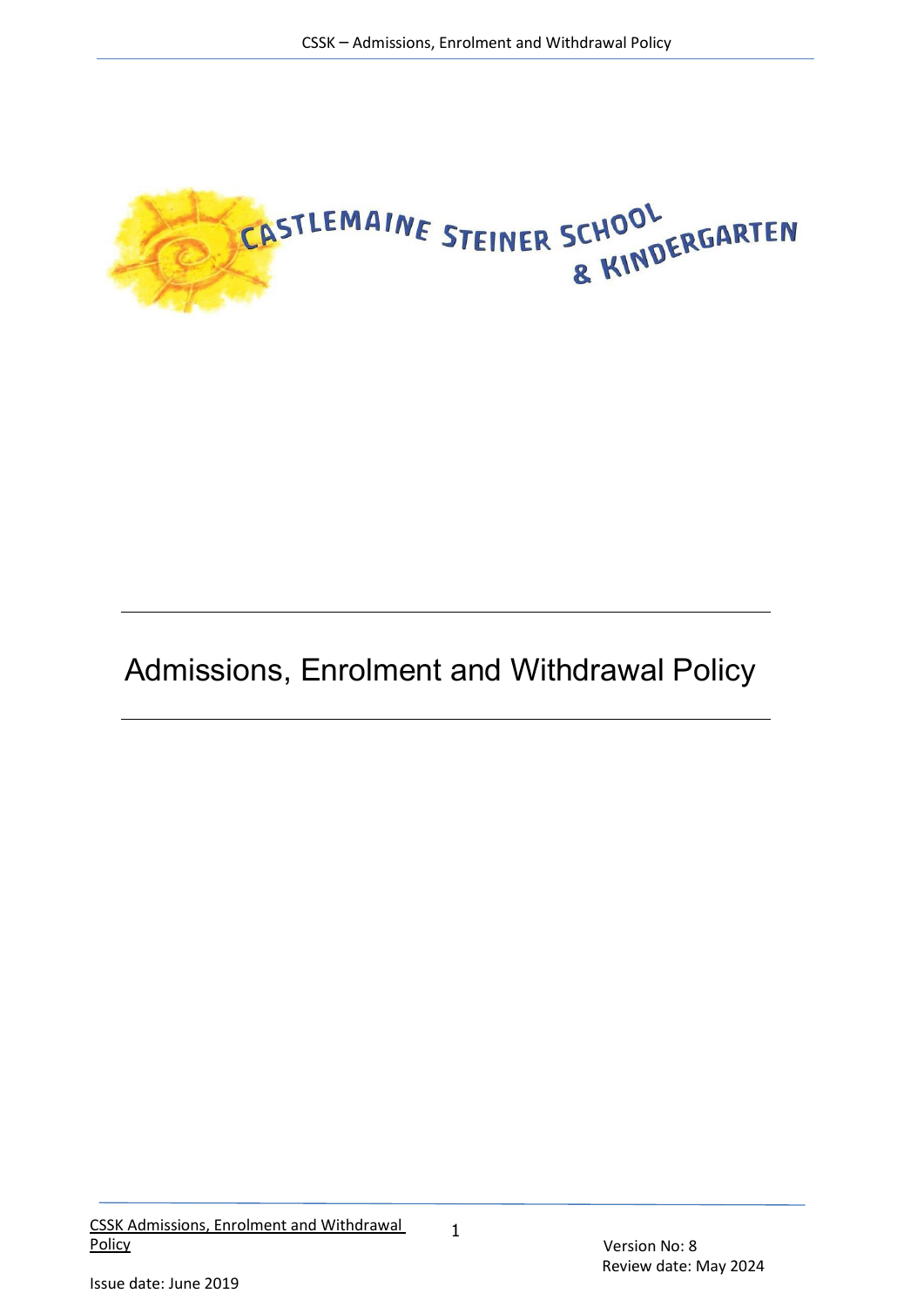# Contents

| 1. |                                                                         |
|----|-------------------------------------------------------------------------|
| 2. |                                                                         |
| 3. |                                                                         |
| 4. |                                                                         |
| 5. |                                                                         |
| 6. |                                                                         |
| 7. |                                                                         |
| 8. |                                                                         |
| 9. |                                                                         |
|    |                                                                         |
|    |                                                                         |
|    |                                                                         |
|    |                                                                         |
|    |                                                                         |
|    | 15. Attachment 1 - Statutory Declaration  Error! Bookmark not defined.2 |
|    | 16. Attachment 2 - Code of Conduct  Error! Bookmark not defined.3       |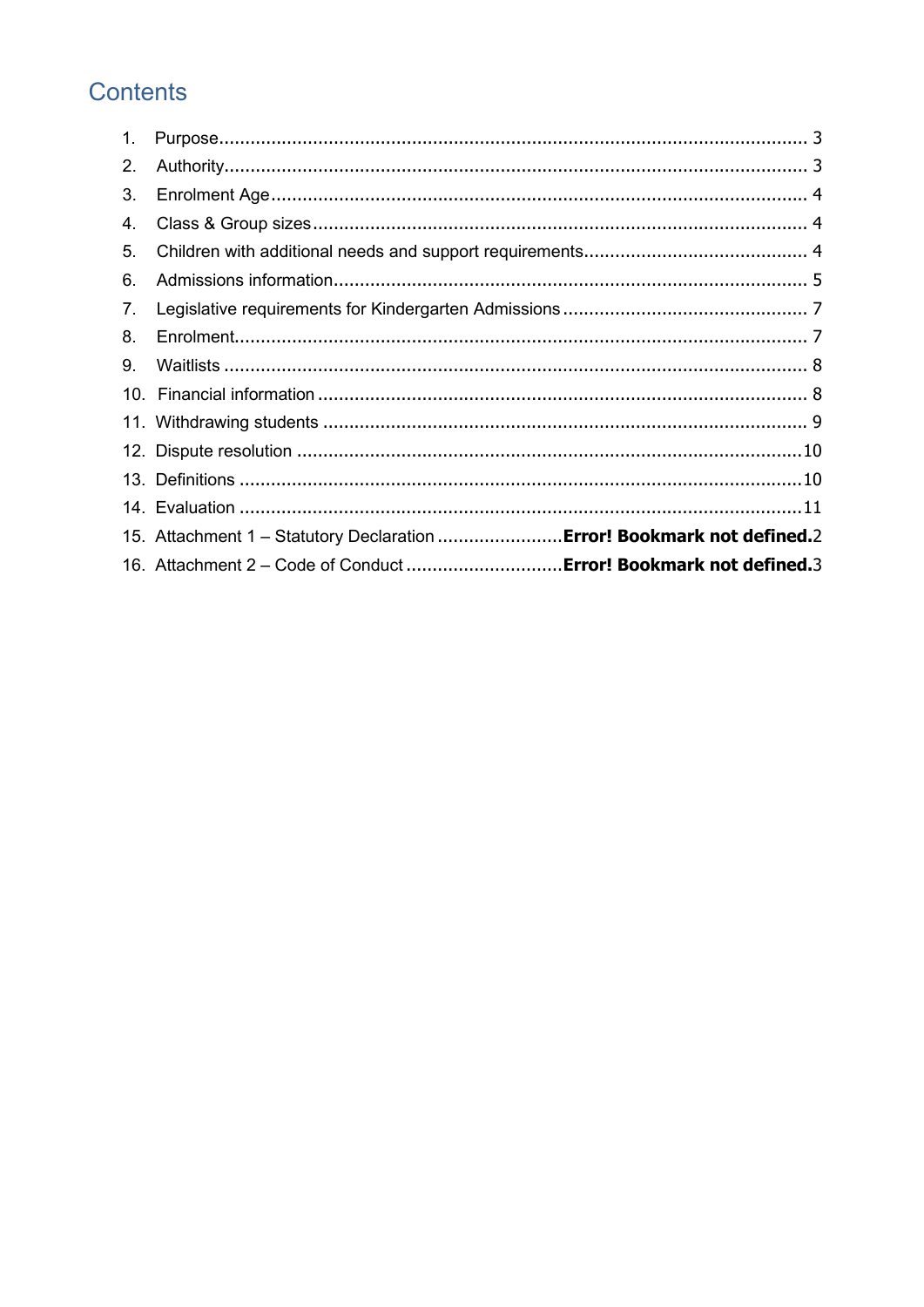# <span id="page-2-0"></span>1. Purpose

To provide the policy for admission to the Castlemaine Steiner School & Kindergarten (CSSK) and Playgroup program.

# 1.1 Equity

Castlemaine Steiner School & Kindergarten accepts applications for admission from all families and children, subject to Australian Citizenship, Permanent Residency and Visa legislation. CSSK does not discriminate on the basis of race, colour, gender, sexuality, disability, religion or socioeconomic status. Enrolment processes shall be open, fair and transparent.

## 1.2 Relevant Legislation or Authority

The Victorian Department of Education and Training requires funded organisations to meet the VRQA Minimum Standards and Requirements for School Registration, including that:

*A school must have a clear enrolment policy that complies with all applicable State and Commonwealth laws including those relating to discrimination and the duty to make reasonable adjustments, equal opportunity, privacy, immunisation and the Australian Consumer Law.*

The Australian Education Act and the Australian Education Regulations 2013 set out schools' funding accountability, and set out the use of funds and accountability requirements.

The Education and Care Services National Regulations 2011 require approved services to have policy and procedures in place in relation to enrolment and orientation (Regulation 168(2)(k)).

Early childhood education and care services which are regulated under the Education and Care Services National Law Act 2010 have legislative responsibilities under the Public Health and Wellbeing Amendment (No Jab, No Play) Act 2015 to only offer a confirmed place in their programs to children with acceptable immunisation documentation (refer to Definitions).

Relevant legislation and standards include but are not limited to:

- Australian Education Act 2013 (Commonwealth)
- Disability Discrimination Act 1992 (Commonwealth)
- Children, Youth and Families Act 2005 (VIC)
- Child Wellbeing and Safety Act 2005 (VIC)
- Education and Care Services National Law Act 2010
- Education and Care National Regulations 2011
- Equal Opportunity Act 2010 (VIC)
- Public Health and Wellbeing Amendment (No Jab, No Play) Regulations 2015 (Vic)
- Family Law Act 1975 (Commonwealth)
- Schools Assistance Learning Together Achievement Through Choice and Opportunity Act 2004 (Commonwealth).

## 1.3 Non- denominational

Steiner schools are non-denominational.

## 1.4 The school's expectations

When a student is enrolled, the student's parents/guardians are bound by the policies and procedures of CSSK.

# <span id="page-2-1"></span>2. Authority

The Principal is responsible for the development, compliance, monitoring and review of this policy and any associated guidelines.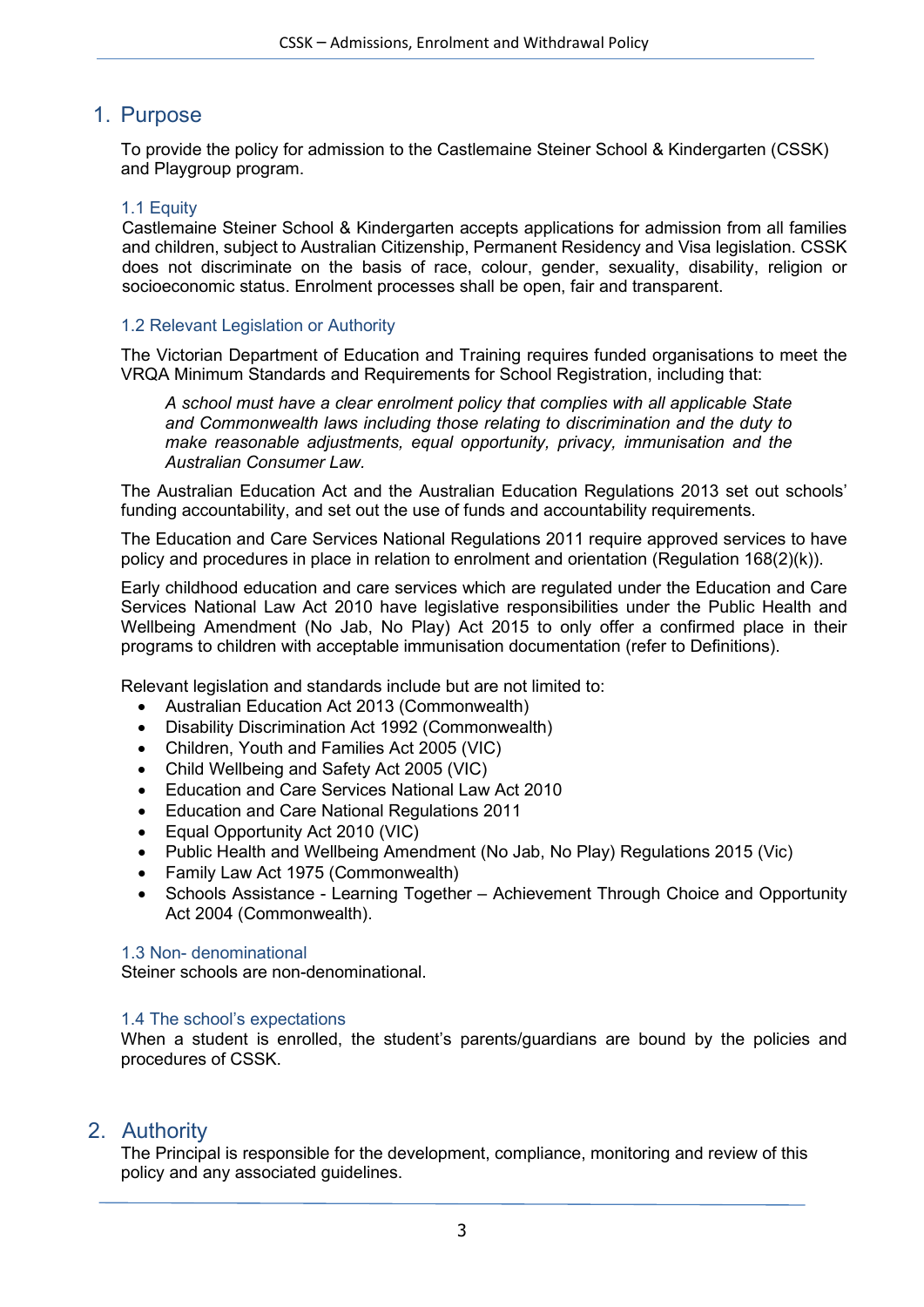# Implementation

The Enrolment Officer is responsible for the implementation of this policy. This position is overseen by the Business Manager & Principal. We inform all enrolled families of any substantial changes to this policy via email. The updated version is uploaded to our website https://www.cssk.vic.edu.au/

# <span id="page-3-0"></span>3. Enrolment Age

The school complies with the relevant regulatory bodies in relation to start ages for children in our Kindergarten and Prep programs. Children are enrolled according to their age as at 31st of December of each year. Ages of participation are as follows;

| <b>Group/Class</b>              | Age                           |
|---------------------------------|-------------------------------|
| Playgroup                       | Birth to 3 years (inclusive)  |
| Kindergarten 3 (Silver Banksia) | In the year they turn 4 years |
| Kindergarten 4 (Golden Wattle)  | In the year they turn 5 years |
| Prep                            | In the year they turn 6 years |

Variations to this occur when children may benefit from a  $2<sup>nd</sup>$  year of Kindergarten 4. In this scenario, the school will assist with an assessment of developmental delays and make any necessary notifications to the Department of Education.

# <span id="page-3-1"></span>4. Class & Group sizes

Variations to the below may be approved by the Board, on recommendation from the Principal. A Class teacher may apply to the Principal to cap enrolments to their class, at either lower or higher numbers, for reasons such as;

- additional needs in the class
- to allow the class to consolidate

| <b>Group/Class</b>              | <b>Size</b> |
|---------------------------------|-------------|
| Kindergarten 3 (Silver Banksia) | 16          |
| Kindergarten 4 (Golden Wattle)  | 20          |
| Prep                            | າາ          |
| Class 1-8                       | 25          |

# <span id="page-3-2"></span>5. Children with additional needs and support requirements

Under the Disability Discrimination Act 1992 and Disability Standards for Education 2005, it is the responsibility of an education system to give the same opportunities and choices on enrolment of a child with a disability as those offered to other prospective children without disabilities.

The School will work within the parameters of the;

- Relevant state and federal Equal Opportunity legislation
- Relevant disability discrimination legislation
- Disability Standards for Education (2005)
- School policy for Children with Special Needs

If it becomes apparent during pre-offer enrolment meeting(s) that the child has additional education needs and will require educational support, the school will arrange additional meetings with specialist educational support staff, parents, teachers and member of the leadership team. Discussions will include appropriate support and reasonable adjustments that can be made by the school.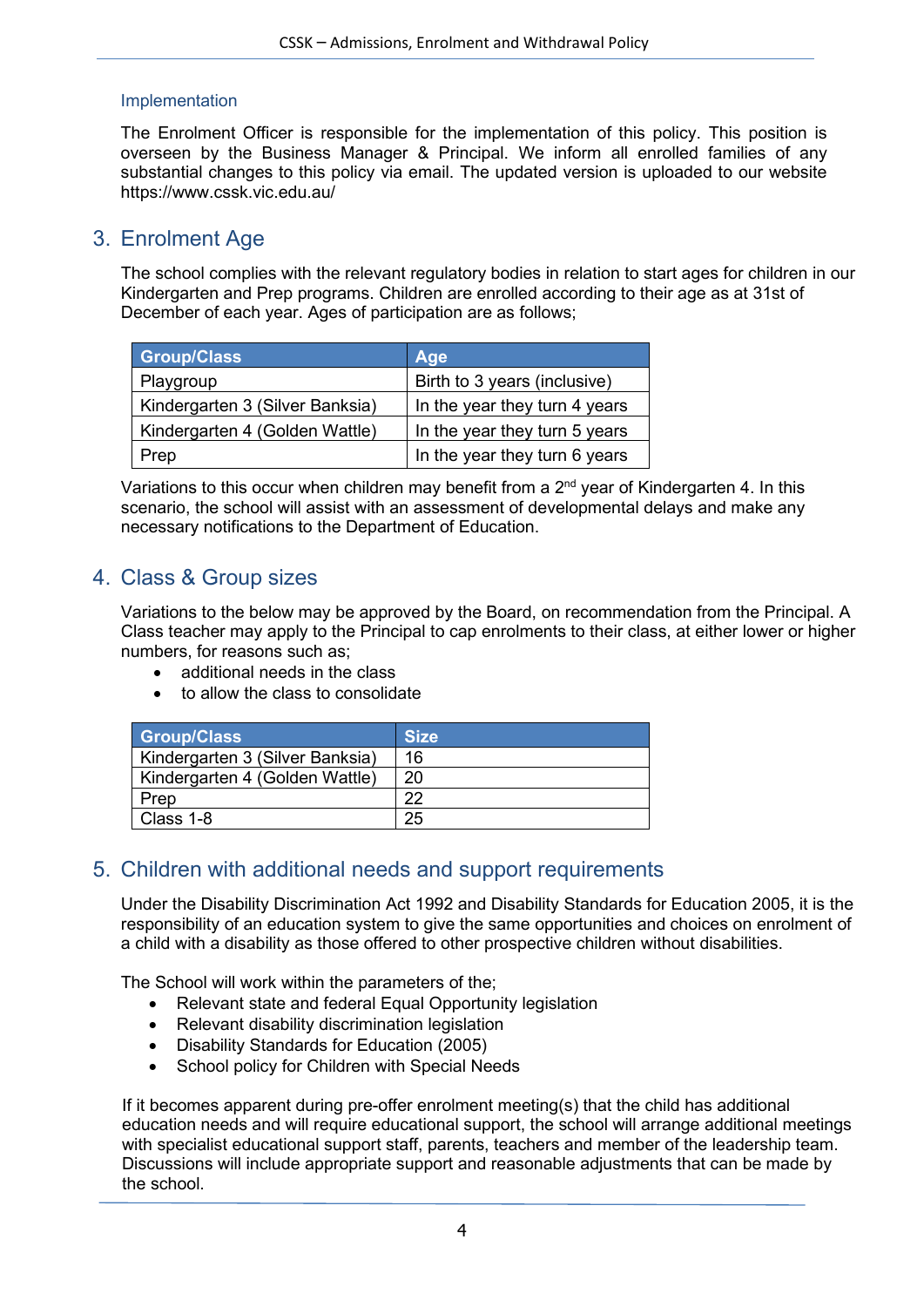Parents will be asked to submit relevant school and/or health reports that provide information for staff on how best to meet the child's needs.

# <span id="page-4-0"></span>6. Admissions information

With the exception of Playgroup, all applications for enrolment will be offered firstly to those with a current sibling at the school and then via date order of the received Expression of Interest form (EOI) and the non-refundable \$100 Registration Fee. An EOI for Kinder level will automatically include an entry onto the Prep waitlist. Prep is the entry point into Castlemaine Steiner School and Kindergarten. Refer to each entry level for further information (see below).

# 6.1 Sibling Offers

In order to receive an offer of a place at Kinder or Prep, based on a child having a sibling at the school, an Expression of Interest and Registration Fee must be received by the end of Week 3 of Term 1 in the year prior to the proposed entry. Failure to register a student before these times, may result in the student not being offered a position at the Kindergarten or School. Entry at all other levels is dependent on a vacancy being available.

# 6.2 Admission to Playgroup

Available Playgroup places require the completion of a Playgroup Registration Form, with no Registration Fee or Entry Bond payable. Admission to Playgroup is separate to entry to the Kindergarten & School and participation does not provide priority or preference to a place at the school.

# 6.3 Admission to Kindergarten

The CSSK Kinder program is offered as a two-year program, commencing at three-year-old level. Each year the three-year-old Kinder group rolls over to become the four year old Kinder group, allowing a few places available for entry at Kinder 4 level. Admission to Kindergarten takes place in five stages;

- Completion of an Expression of Interest form (EOI) and payment of a non-refundable Registration Fee. This register's a child's name on the waiting list for both the required Kindergarten and Prep year. This takes place at any time from birth to Kinder age.
- In Term 2 of the year prior to Kinder commencement, first round invitations to attend a Kindergarten enrolment meeting will be made to those with current siblings at the school who have submitted their Expression of Interest form and paid the Registration Fee by the due date in 6.1, and then in date order of receipt of the Expression of Interest form and Registration Fee. Any relevant assessment reports are required prior to the meeting with the Educational Leader or Delegate This provides an opportunity for CSSK to get to know the child and for parents/guardians to ask any questions specifically about their child and CSSK. Any additional educational support needs can also be identified and subsequent meetings arranged. See section 9.
- Further enrolment invitations may be made dependent on available places, during the remainder of the year.
- It is expected that most 'Offers of Place' will be made by the end of Term 2 of the preceding year.
- Acceptance of an 'Offer of Place' is confirmed by the receipt of a fully completed Enrolment Application, all relevant documentation and the payment of the Entry Bond within 7 days. In the case of first round offers, the place will be forfeited if this has not occurred two months after the offer date unless a payment plan is in place. Where offers are made later in the year, the Entry Bond must be paid prior to the child's commencement at school. All families are invited to meet with the School's Business Manager prior to commencement.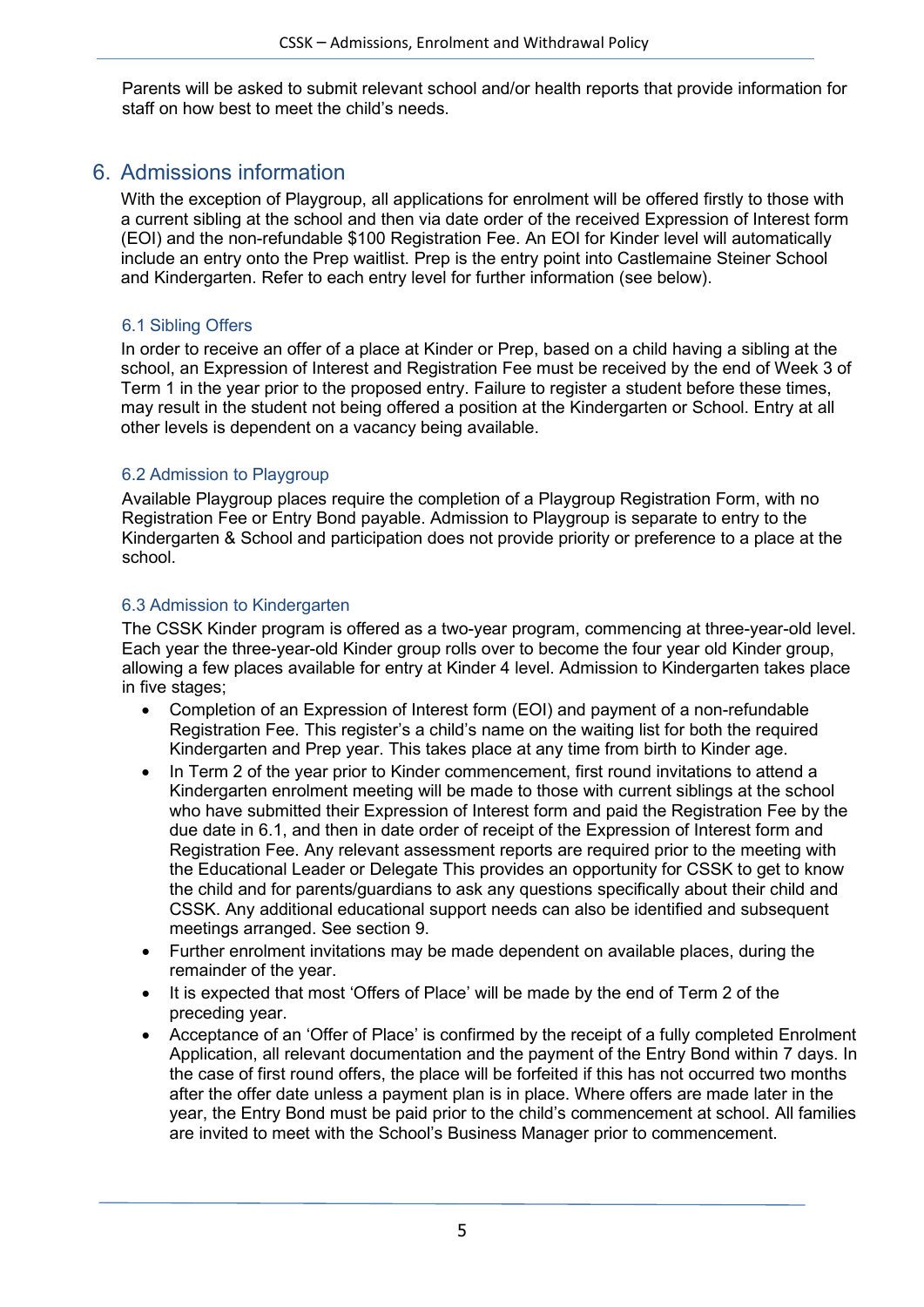# 6.4 Admission to Prep

Entry to CSSK Primary School commences at Prep level.

Admission to Prep takes place in five stages;

- Completion of an Expression of Interest form (EOI) and payment of a non-refundable Registration Fee to register a child's name on the waiting list for the required Prep year. This takes place at any time from birth to school age.
- In Term 2, of the preceding year, first round invitations will be made to all waitlist applicants who are currently not attending CSSK Kinder, have submitted their Expression of Interest form and paid the Registration Fee by the due date in 6.1, and then in date order of receipt of the EOI and Registration Fee. Attended by the Educational Leader or Delegate,, the enrolment meeting provides more opportunity for CSSK to get to know the child and for parents/guardians to learn more about the Steiner program. Subsequent meetings will be held where additional educational support needs are identified. See section 9.
- Further enrolment invitations may be made, dependent on available places, during the remainder of the year.
- An Offer of Place will be made by the end of Term 2.
- Concurrently in Term 2 of the preceding year all enrolled Kinder 4 students registered on the Prep waitlist will: be sent an Offer of Place. As these students were enrolled at Kinder level the full enrolment process is not required.
- Acceptance of an Offer of Place is confirmed by the receipt of a fully completed Enrolment Application, all relevant documentation and the payment of the Entry Bond within 7 days. All families are invited to meet with the School's Business Manager prior to commencement.

# 6.5 Admission to Class 1 – 8

Admission to Classes 1-8 takes place in four stages;

- Completion of an Expression of Interest form (EOI) and payment of a non-refundable Application Fee.
- If a vacancy exists for proposed entry in Terms 1, 2 or 3, interviews with the Educational Leader or Delegate will be held. Subsequent meetings will be held where additional educational support needs are identified.
- Proposed entry for the commencement of Term 4, will not proceed until waitlist enrolments for the following year have been contacted and offered earlier entry. This is to ensure they are not disadvantaged. If these offers are not accepted, an interview will be arranged.
- Acceptance of an Offer of Place is confirmed by the receipt of a fully completed Enrolment Application, all relevant documentation and the payment of the Entry Bond within 7 days. All families are invited to meet with the School's Business Manager prior to commencement.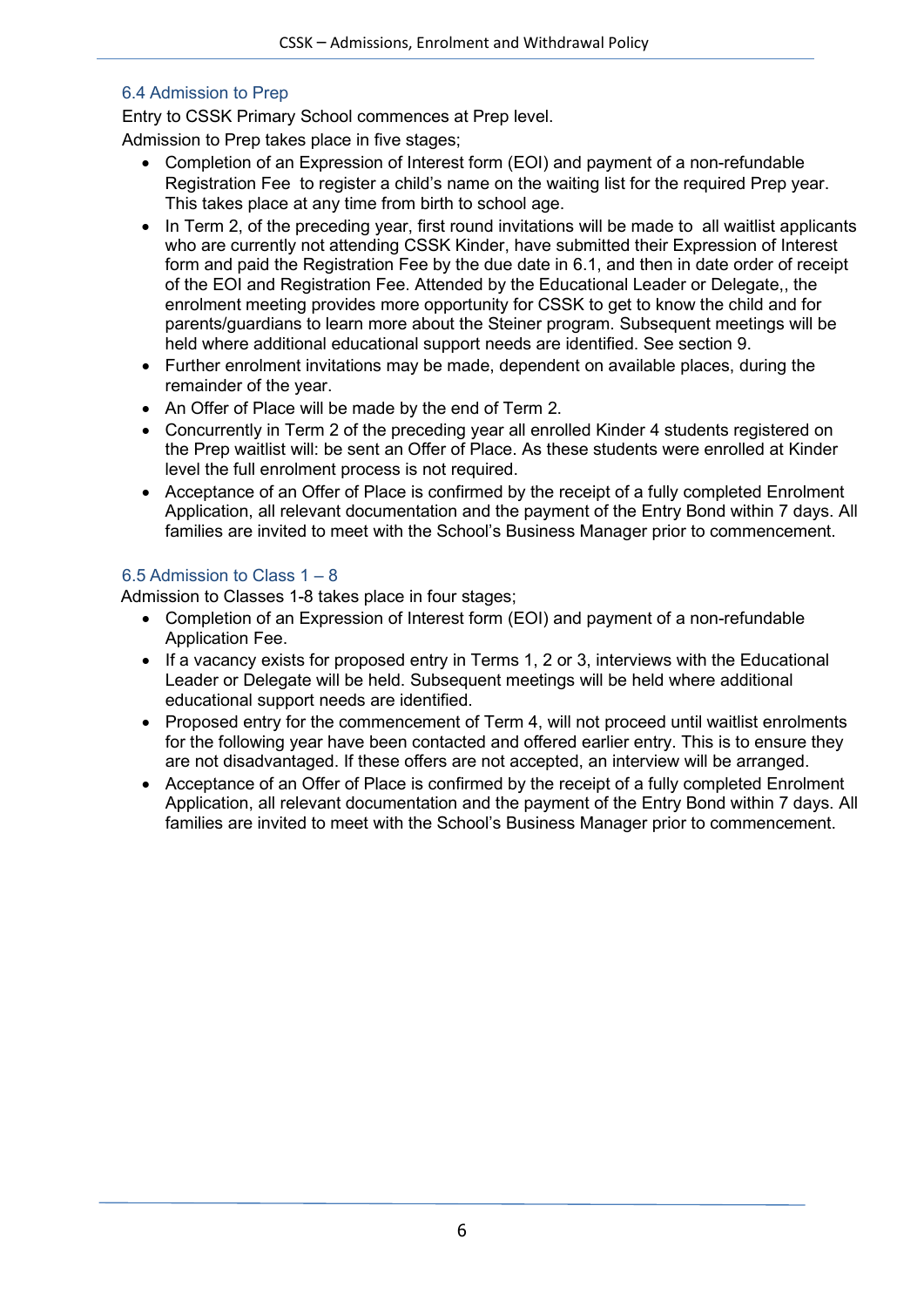#### 6.6 Overview to Enquiry, Registration, Enrolment & Commencement Process.

|                                   | 1. ENQUIRY                                                                                                                                      | 2. REGISTRATION                                                                                                                                                                                                                                       |
|-----------------------------------|-------------------------------------------------------------------------------------------------------------------------------------------------|-------------------------------------------------------------------------------------------------------------------------------------------------------------------------------------------------------------------------------------------------------|
| <b>CSSK</b><br><b>ENROLMENT</b>   | • General enquiry<br>• Discussion regarding offer process,<br>enrolment waitlists, etc.<br>• School Tour with Educational Leader<br>or Delegate | • Completion of Expression of Interest<br>Form<br>• Payment of Application Fee \$100 (non-<br>refundable)<br>• Registration for relevant year and<br>confirmation of enrolment process                                                                |
| <b>PROCESS</b><br><b>OVERVIEW</b> | 3. INTERVIEW/S                                                                                                                                  | 4. COMMENCEMENT                                                                                                                                                                                                                                       |
|                                   | • Meeting with Educational Leader or<br>Delegate<br>• Education Support meetings where<br>required<br>• Meeting with Business Manager           | • Offer of Place is made<br>• Enrolment Application completed<br>including all supplementary<br>documents<br>• Entry Bond paid within 7 days<br>• Applicable Fees invoiced and paid<br>• Commencement Date determined and<br>confirmed by all parties |

# <span id="page-6-0"></span>7. Legislative requirements for Kindergarten Admissions

All admissions to the CSSK Kindergarten program must comply with the Department of Health & Human Services "No jab, no play" legislation. At all times during the admissions and enrolment process, valid immunisation status certificates must be available and compliant with this legislation. For further information refer to; [https://www.betterhealth.vic.gov.au/campaigns/no-jab](https://www.betterhealth.vic.gov.au/campaigns/no-jab-no-play)[no-play](https://www.betterhealth.vic.gov.au/campaigns/no-jab-no-play)

# <span id="page-6-1"></span>8. Enrolment

# 8.1 Enrolment Consent

Enrolment to the school ordinarily requires the written consent of both legal representative guardians of the student. This ensures and protects the rights of both parents. Where both signatures are not available, a Statutory Declaration stating the circumstances of the non-signing parent or a copy of a current supporting court order must be provided to accompany the enrolment paperwork, as applicable. Refer to Attachment 1.

# 8.2 Enrolment paperwork

Enrolment is not complete until all Enrolment paperwork is received by the Enrolments Officer. This may include, but is not limited to, Enrolment Forms, Birth Certificate, Immunisation Status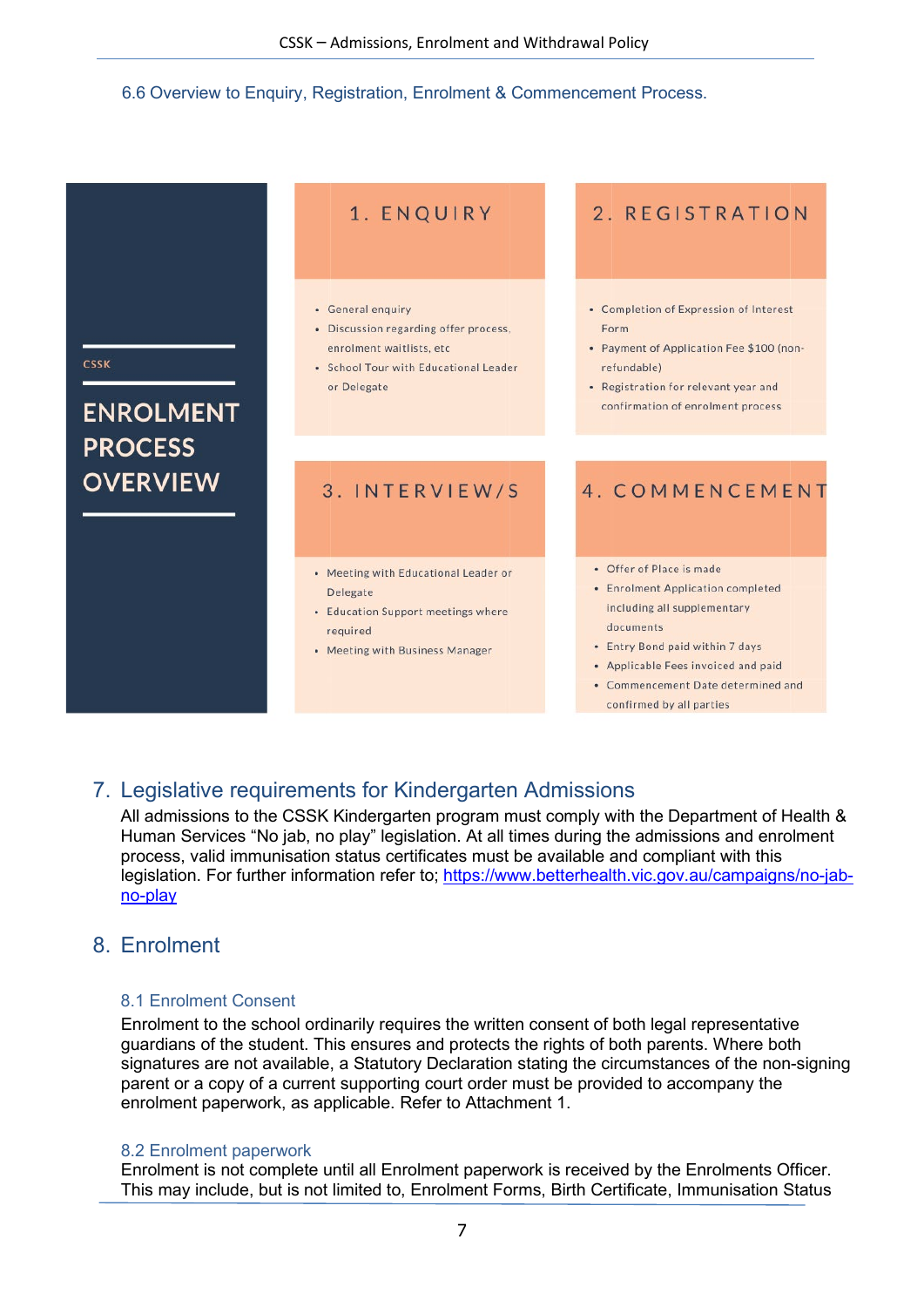Certificate, copies of Medical Management Plans, Court Orders, Conveyance Allowance & CSEF forms. Students are not permitted to commence at the school or enter the classroom until the enrolment process is complete, including receipt and acceptance of all paperwork. Refer to the current Enrolment form for a full list of requirements.

## 8.3 Acceptance of Place

Acceptance of an Offer of Place is confirmed by the receipt of a fully completed Enrolment Application, all relevant documentation and the payment of the Entry Bond. The child is unable to commence until this has all been fully completed.

# 8.4 Commencement dates

#### 8.4.1 During school term for immediate start students

An "Offer of place" is made on the basis of all relevant interviews taking place with the Principal and Teacher and that the start date will be within the current term.

## 8.4.2 For the following term or year

An "Offer of place" is made on the basis of all relevant interviews taking place and that the start date for the student will be at the commencement of the following term or Term 1 of the following year.

## 8.5 Tuition Fees

The initial term's tuition fees payable are calculated on a pro rata basis for the weeks the student will attend. Additional charges apply for music tuition, camps and excursions. Refer to the School Fees Information for the current year.

# <span id="page-7-0"></span>9. Waitlists

Waitlists occur when the number of applications exceeds the number of available places. Prospective families are advised at the time of payment of the Registration Fee if there is a Waitlist for their required year level. Registration for a waitlist at Kindergarten, Prep or any other school level requires the completion of the Expression of Interest form and payment of the nonrefundable Application Fee of \$100. When positions become available they will be offered to children with current siblings at the school (subject to section 6.1) and then in Expression of Interest form and fee receipt date order.

## 9.1 Removal from waitlist

Removal from a waitlist occurs when an "Offer of Place" is made, but not accepted by the family or when availability of a place is communicated to the family in writing and a response is not received within 7 days. In these scenarios, the Offer of Place and Application Fee is forfeited.

# 9.2 Changing the waitlisted year

On occasion, a family may opt to change the year required for entry to the school. For example, a Kindergarten place may no longer be required, but a Prep place is still desired. Families can provide advice of this change in writing and the original date of their EOI and Application Fee payment date is retained on the new enrolment list.

# <span id="page-7-1"></span>10. Financial information

# 10.1 Application Fees

All Applications to attend the School are subject to the payment of a non-refundable Application Fee of \$100. This payment covers the administrative costs associated with processing an enrolment application. Payment of the \$100 non-refundable Application Fee does not guarantee placement at the school.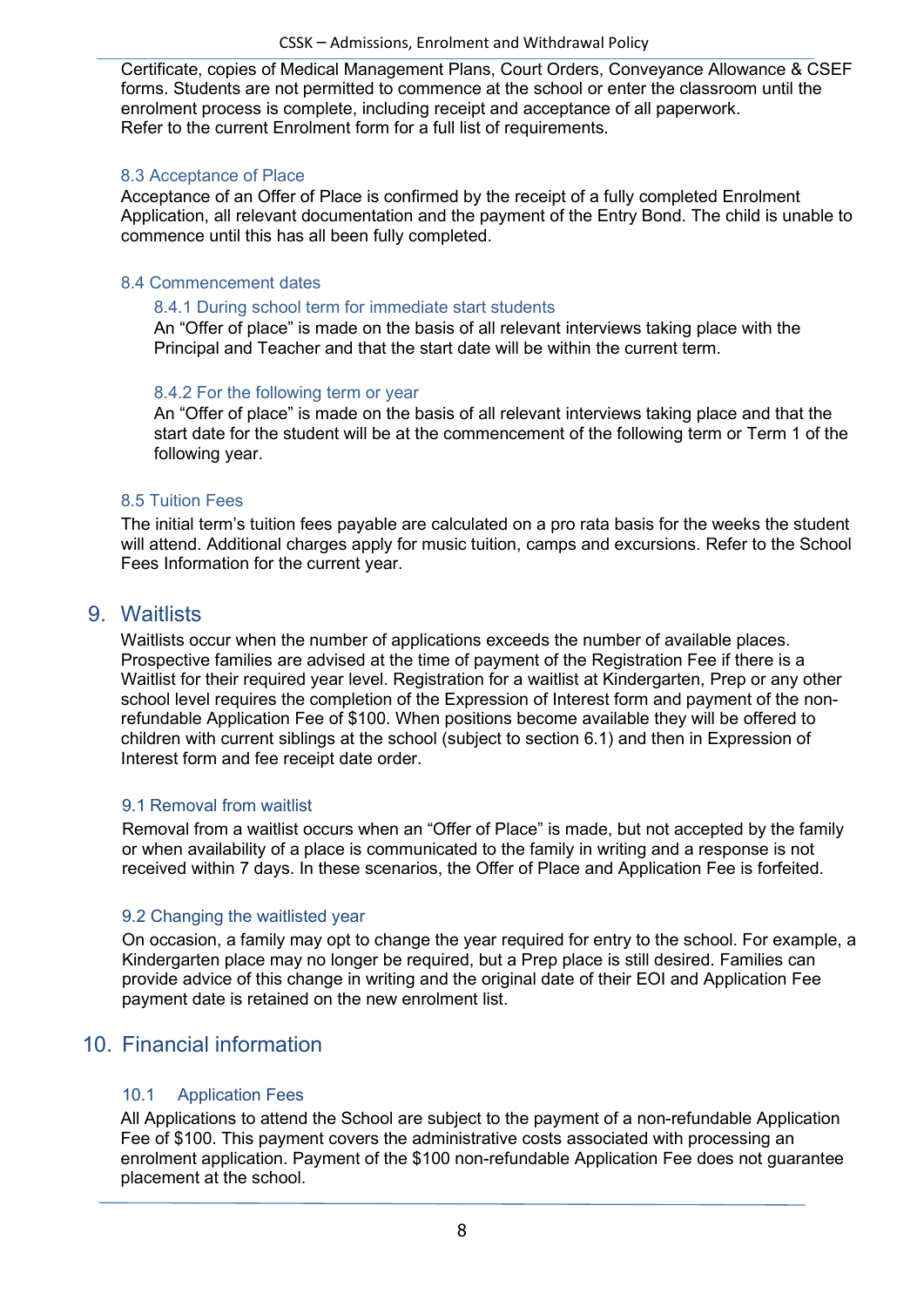# 10.2 Entry Bond

When an Offer of Place is made, families confirm acceptance of the place via the payment of an Entry Bond within 7 days. In the event that the child does not commence at CSSK, Entry Bonds are forfeited. Kinder 4 children continuing enrolment into Prep will have the Kinder Entry Bond amount paid deducted from the School Entry Bond

The Entry Bond is refundable when the child finishes school at the end of Year 8, or with one full term's written notice of withdrawal. If there are any outstanding fees, the Entry Bond will be credited to the account before any credit balance is refunded.

For re-enrolling students a new Entry Bond is required, even if the previous Bond was forfeited.

## 10.3 Tuition Fees

The school charges tuition fees and other charges and levies, which are published in advance by the school on the school's website. The Fee Retrieval Policy sets out the policy and states the School's position on the collection of school fees, and sets out the process for fee retrieval.

When a student commences part way into a term, tuition fees payable are calculated on a prorata basis for the weeks the student will attend. In addition to this, there are charges for music tuition, camps and excursions which are dependent on the class level. Refer to the School Fees Information for the current year.

## 10.4 Financial Commitment / Jointly and severally liable

As part of the enrolment process, families are invited to meet with the school's Business Manager to review all financial information associated with the enrolment and school attendance.

Both signatories to the enrolment form are jointly and severally liable for ongoing fee payments, irrespective of private maintenance and financial support arrangements. This ensures and protects the rights of both parents.

## 10.5 Outstanding Debts

New enrolments are not confirmed for siblings whose families have an outstanding debt to the school and who are not on an approved payment plan. For example, Kindergarten places cannot be offered to siblings when the family has an outstanding debt and no current payment plan in place.

## 10.6 Previous Debtors to the School

If a family has left the school with an outstanding debt, and subsequently seeks to re-enrol a child or children, a place will not be offered until the outstanding debt has been paid. The exception to this may be cases of extreme financial hardship, where at the discretion of the Principal a written fee agreement may be arranged with the Business Manager.

## 10.7 Funding Disclosure

A proportion of funds raised or fees collected by the school may be used to support the operation of our early childhood program.

# <span id="page-8-0"></span>11. Withdrawing students

For all Withdrawals, a full term's notice, in writing signed by both legal parents/guardians of the student is required by the end of the first week of the term. This is not required if a Statutory Declaration or a supporting Court Order is provided. If the required notice is not received then the Entry Bond will not be refunded. For all withdrawals:

i. If leaving during the first week of term, the term's fees will be reversed from the debtors account.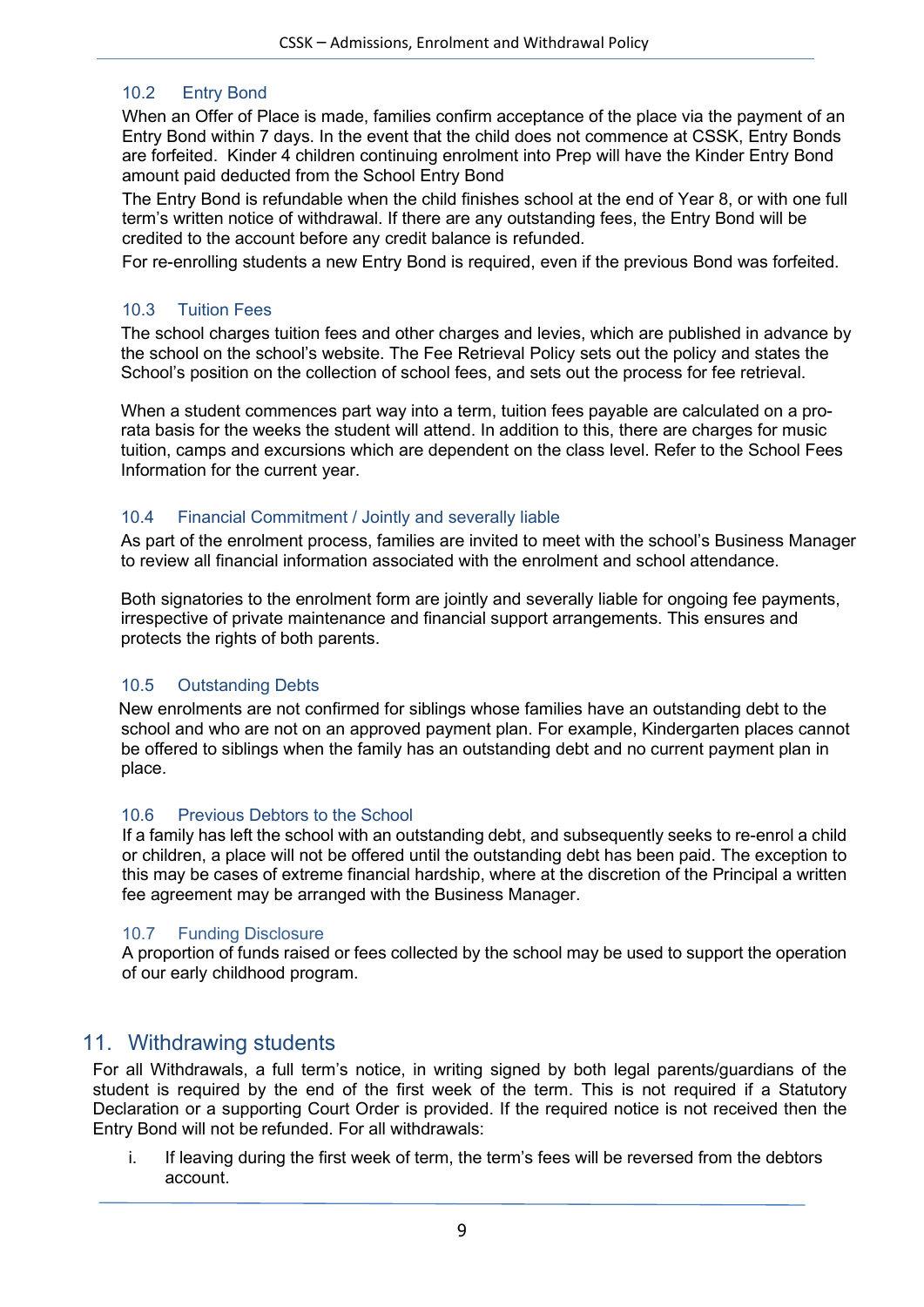- ii. If leaving after the first week of the term, payment of the current term's fees remain payable in full.
- iii. When the debtor has an outstanding balance the entry bond refund will be applied firstly to the debtor's account, after which any credit balances will be refunded to the debtor.

All families intending to withdraw a student are offered a confidential exit interview with the Principal (or delegated representatives).

# <span id="page-9-0"></span>12. Dispute resolution

Contentious or disputed matters are referred to the Principal who maintains responsibility to ensure that the policy has been followed.

# <span id="page-9-1"></span>13. Definitions

| <b>Term</b>                                 | <b>Definition</b>                                                                                                                                                                                                                                                                                                                                                                                                                   |
|---------------------------------------------|-------------------------------------------------------------------------------------------------------------------------------------------------------------------------------------------------------------------------------------------------------------------------------------------------------------------------------------------------------------------------------------------------------------------------------------|
| Acceptable<br>immunisation<br>documentation | As defined by the Immunisation Enrolment Toolkit for early childhood<br>education and care services as acceptable evidence that a child is fully<br>vaccinated for their age, or is on a recognised catch-up schedule if their<br>child has fallen behind their vaccinations; or has a medical reason not to<br>be vaccinated; or has been assessed as being eligible for a 16 week<br>grace period.                                |
| <b>Application Fee</b>                      | A payment to cover administrative costs associated with the processing<br>of a child's enrolment application for a place in a program at the service.                                                                                                                                                                                                                                                                               |
| <b>CSSK</b>                                 | Castlemaine Steiner School & Kindergarten                                                                                                                                                                                                                                                                                                                                                                                           |
| <b>Current Sibling</b>                      | A brother or sister of the child (with at least one biological parent<br>$\bullet$<br>in common or legally adopted) irrespective of their place of<br>residence;                                                                                                                                                                                                                                                                    |
|                                             | A stepbrother or sister of the child (where the spouse or de facto<br>$\bullet$<br>partner of the child's parent is not the child's parent), whose usual<br>place of residence is the same as that of the child; or                                                                                                                                                                                                                 |
|                                             | A child officially in care or foster care and living at the same place<br>of residence with another child attending the school                                                                                                                                                                                                                                                                                                      |
| <b>Disability</b>                           | A condition which:                                                                                                                                                                                                                                                                                                                                                                                                                  |
|                                             | is attributable to an intellectual, psychological/psychiatric, cognitive,<br>neurological, sensory or physical impairment or a combination of those<br>impairments;                                                                                                                                                                                                                                                                 |
|                                             | is permanent or likely to be permanent;                                                                                                                                                                                                                                                                                                                                                                                             |
|                                             | may or may not be of a chronic or episodic nature; and                                                                                                                                                                                                                                                                                                                                                                              |
|                                             | results in: a substantially reduced capacity of a person for<br>communication, social interaction, learning mobility; and the need for<br>continuing support services                                                                                                                                                                                                                                                               |
| Enrolled                                    | The Kinder program is offered as a two year program, commencing at<br>three year old level. Each year our three year old Kinder group rolls over<br>to become our four year old Kinder group, allowing a few places available<br>for entry at K4 level. Entry to Primary and Secondary years requires an<br>enrolment process. If entering at Kinder level, the application will<br>automatically be included on the Prep waitlist. |
| <b>Enrolment Form</b>                       | Background and medical information for the child. The form is placed on                                                                                                                                                                                                                                                                                                                                                             |

The terms defined in this section relate specifically to this policy.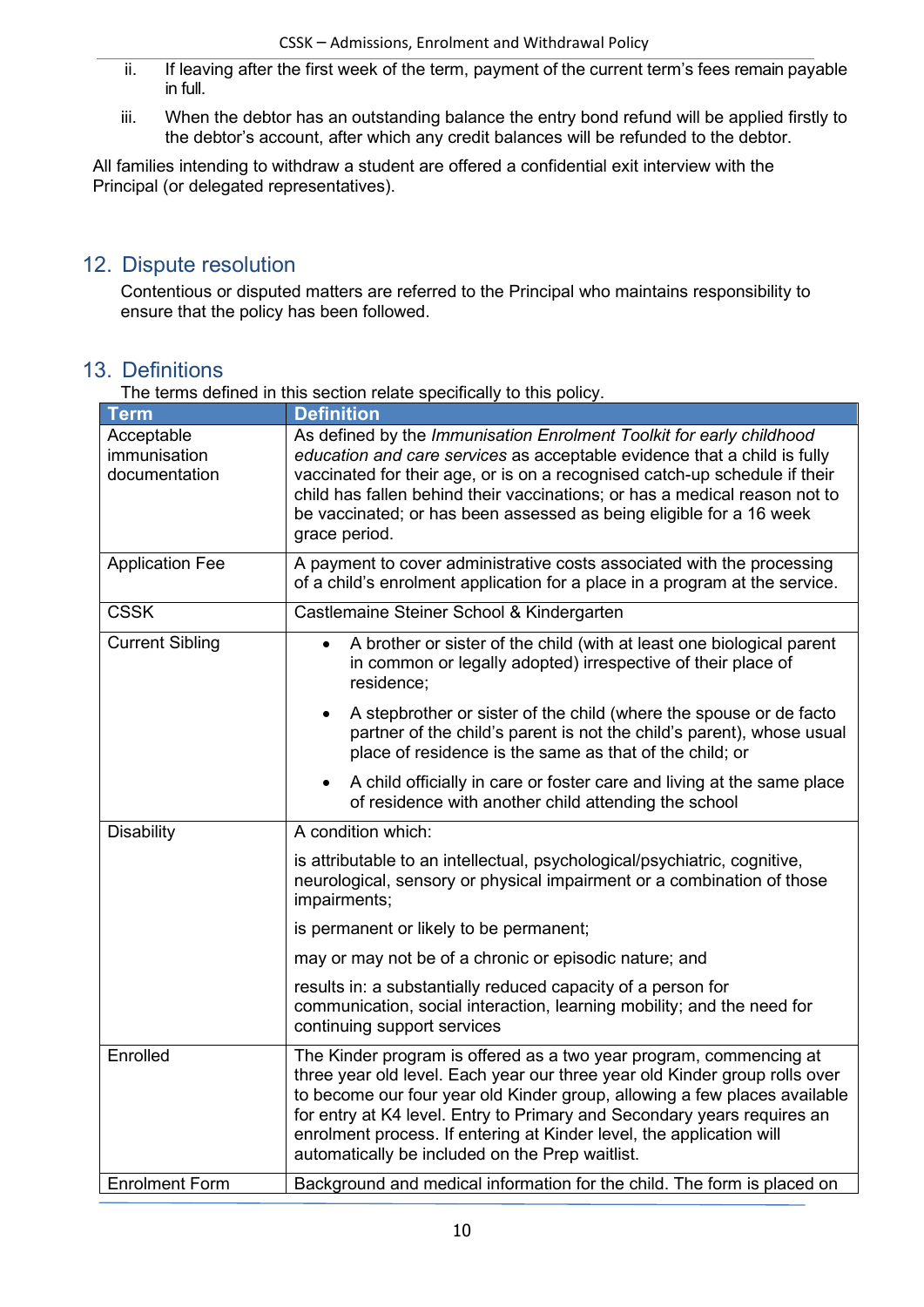|                                  | the child's enrolment record and is kept confidential by the service. It is a<br>legal contract confirming the enrolment and parental/legal representative<br>responsibilities.                                                                                                                                                                                                                               |
|----------------------------------|---------------------------------------------------------------------------------------------------------------------------------------------------------------------------------------------------------------------------------------------------------------------------------------------------------------------------------------------------------------------------------------------------------------|
| <b>Enrolment Record</b>          | The collection of documents which contains information on each child as<br>required under the National Regulations (Regulations 160, 161, 162)<br>including the enrolment form; details of any court orders; and<br>immunisation documentation as specified in the Immunisation Enrolment<br>Toolkit for early childhood education and care services. This information<br>is kept confidential by the school. |
| Fee                              | A charge for either tuition, application for enrolment, entry bonds.                                                                                                                                                                                                                                                                                                                                          |
| Legal representative<br>guardian | (In relation to this policy) is a person who has lawful authority of the child<br>as described on the Birth Certificate or as per Court Orders that alter this<br>authority.                                                                                                                                                                                                                                  |
| Waitlist                         | Where demand for a particular class exceeds available places a list of<br>prospective families wishing for a place is created.                                                                                                                                                                                                                                                                                |

# <span id="page-10-0"></span>14. Evaluation

In order to assess whether the values and purposes of the policy have been achieved, CSSK will:

- regularly seek feedback from everyone affected by the policy regarding its effectiveness
- monitor the implementation, compliance, complaints and incidents in relation to this policy
- keep the policy up to date with current legislation, research, policy and best practice
- revise the policy and procedures as part of the service's policy review cycle, or as required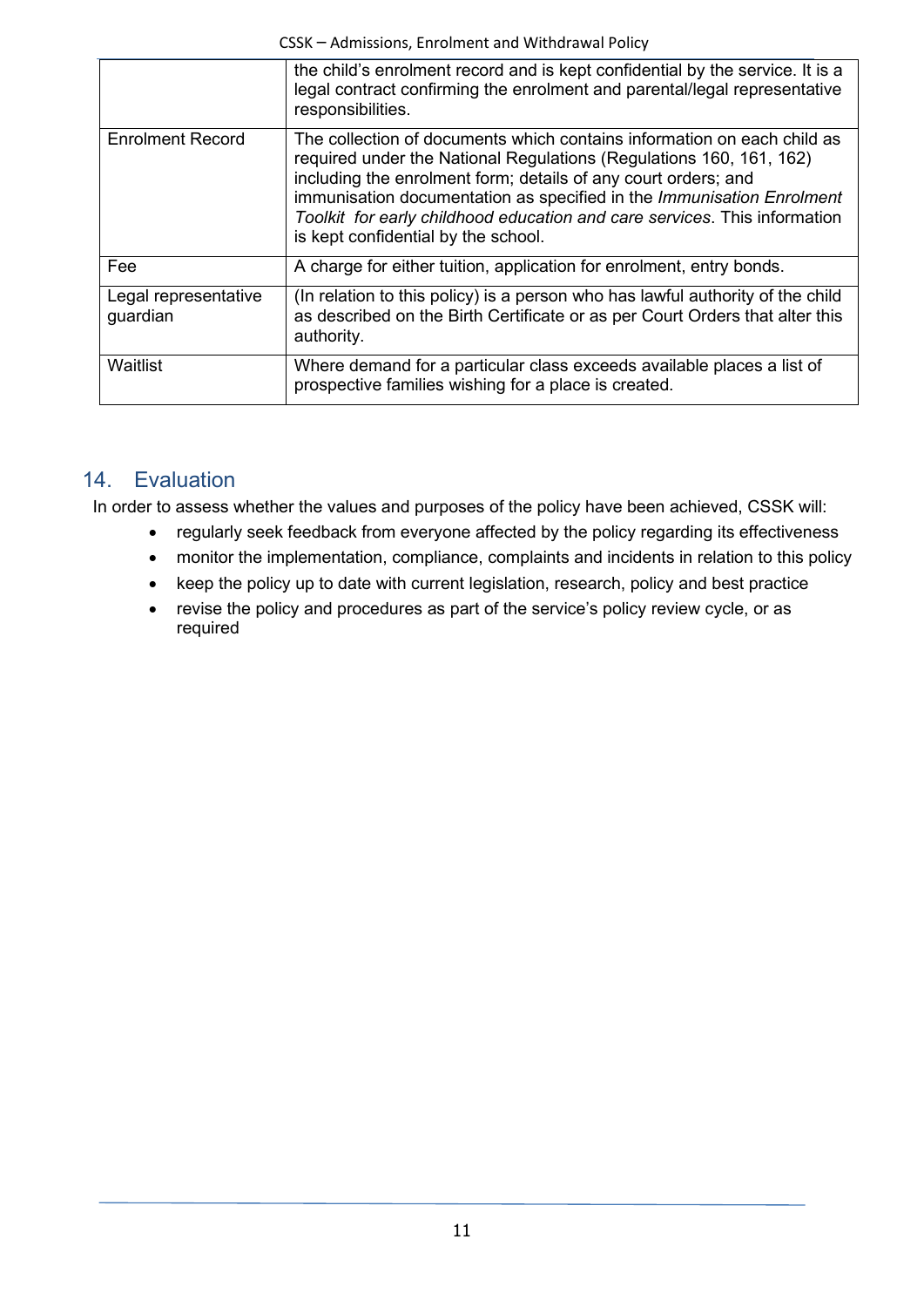**Attachment 1 - Sample copy of Statutory Declaration required for all single signatory enrolments.**

State of Victoria

# **Statutory Declaration**

I, \_\_\_\_\_\_\_\_\_\_\_\_\_\_\_\_\_\_\_\_\_\_\_\_\_\_\_\_\_\_\_\_\_\_\_\_\_\_\_\_\_\_\_\_\_\_\_\_\_\_\_\_\_\_\_\_\_\_\_\_\_\_\_\_\_\_\_\_\_\_\_\_\_\_\_\_\_\_\_\_\_\_\_\_\_\_\_\_\_\_\_

Of,

(full name)

\_\_\_\_\_\_\_\_\_\_\_\_\_\_\_\_\_\_\_\_\_\_\_\_\_\_\_\_\_\_\_\_\_\_\_\_\_\_\_\_\_\_\_\_\_\_\_\_\_\_\_\_\_\_\_\_\_\_\_\_\_\_\_\_\_\_\_\_\_\_\_\_\_\_\_\_\_\_\_\_\_\_\_\_\_\_\_\_\_\_ (full residential address)

\_\_\_\_\_\_\_\_\_\_\_\_\_\_\_\_\_\_\_\_\_\_\_\_\_\_\_\_\_\_\_\_\_\_\_\_\_\_\_\_\_ (occupation)

do solemnly and sincerely declare that:-

In relation to my child \_\_\_\_\_\_\_\_\_\_\_\_\_\_\_\_\_\_\_\_\_\_\_\_\_\_\_\_\_\_\_\_ (insert Child's name)

- The second parent/legal guardian is unable to sign their consent to enrol my child at the Castlemaine Steiner School & Kindergarten due to (Please provide a paragraph statement outlining why the second signature cannot be obtained, i.e. deceased, overseas)
- I declare that there are no court proceedings currently in practice that would alter my authority to make "long term" decisions in relation to my child.
- In the event of an objection to this enrolment being received by the school, the school will assess on an individual basis the child's continuation at the school and they may be de-enrolled.
- In the event of a false declaration the school may consider de-enrolling the student.

#### **I acknowledge that this declaration is true and correct, and I make it with the understanding and belief that a person who makes a false declaration is liable to the penalties of perjury.**

**Declared at \_\_\_\_\_\_\_\_\_\_\_\_\_\_\_\_\_\_\_\_\_\_\_\_\_\_\_\_\_\_\_\_\_\_\_\_\_\_\_\_\_\_\_\_\_\_**

**This \_\_\_\_\_\_\_\_\_\_\_\_\_\_ day of \_\_\_\_\_\_\_\_\_\_\_\_\_\_\_\_\_\_\_ 20 \_\_\_\_\_\_\_**

\_\_\_\_\_\_\_\_\_\_\_\_\_\_\_\_\_\_\_\_\_\_\_\_\_\_\_\_\_\_\_\_\_\_\_\_\_\_\_ (Signature of person making this declaration)

Before me,

……………………………………………… Signature of Authorised Witness

The authorised witness must print or stamp his or her name, address and title under section 107A of the Evidence (Miscellaneous Provisions) Act 1958 (as of 1 January 2010), (previously Evidence Act 1958), (eq. Justice of the Peace, Pharmacist, Police Officer, Court Registrar, Bank Manager, Medical Practitioner, Dentist)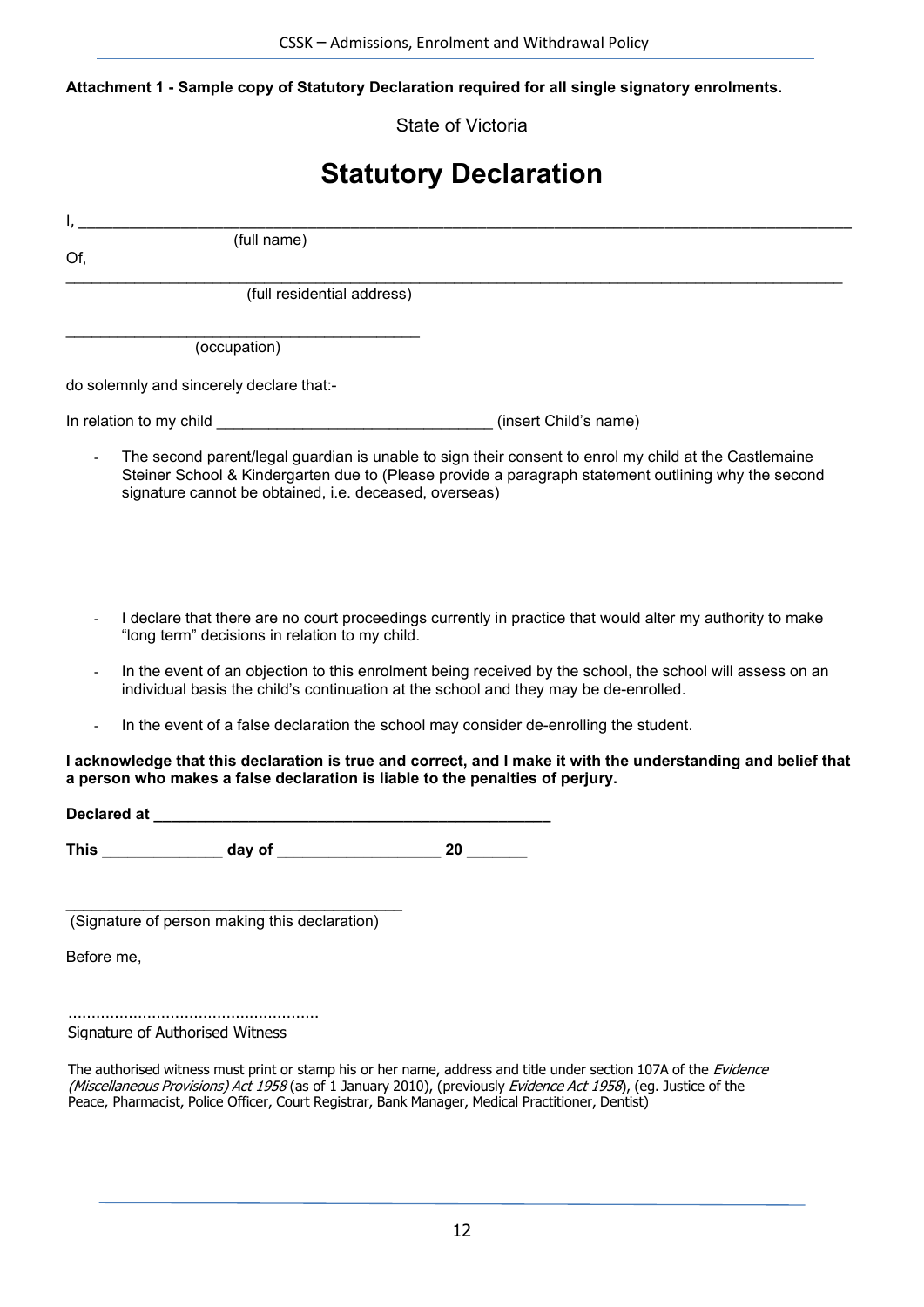# **Attachment 2 – Code of Conduct**

At Castlemaine Steiner School & Kindergarten (CSSK) we care for each other. We believe that each child has the right to learn without being interrupted by other children.

*Also refer to CSSK Positive Behaviour Policy, Appendix 3 - School Rules*

## **Rights and Responsibilities**

#### **School Community**

Every member of the school community has a right to fully participate in an education environment that is safe, supportive and inclusive and be treated with respect and dignity, free from all forms of discriminatory behaviour, harassment, bullying, vilification, violence, intimidation, abuse and exclusion.

Every member of the school community has a responsibility to participate and contribute to a positive learning environment

#### **Students**

All students have the right to learn and socialise without interference or intimidation in a safe and secure environment with the opportunity to offer ideas, opinions, knowledge and experiences of the educational process.

All students have the responsibility to be prepared to learn and explore their full potential while respecting the rights of others.

#### **Staff**

All staff have the right to work in an atmosphere of order and co-operation and use their professional discretion to resolve conflicts within the wider framework of school policies and procedures.

All staff have the responsibility to build positive relationships with students as a basis for engagement and learning, to use and manage school resources to create a stimulating, safe and meaningful learning environment and treat all members of the school community with respect, fairness and dignity.

#### **Parents**

All parents have the right to know their children are in a safe, happy learning environment where they are treated fairly.

All parents have the responsibility to build positive relationships with members of the school community and ensure students attend school and have the appropriate learning materials.

## **STUDENTS**

CSSK provides behaviour guidelines for children in school (Class 1-8)

At our school we care: •for *ourselves,* •for *each other* and •for the *school environment.* The following behaviours are not acceptable: •swearing teasing stealing lying

bullying (being mean to other people)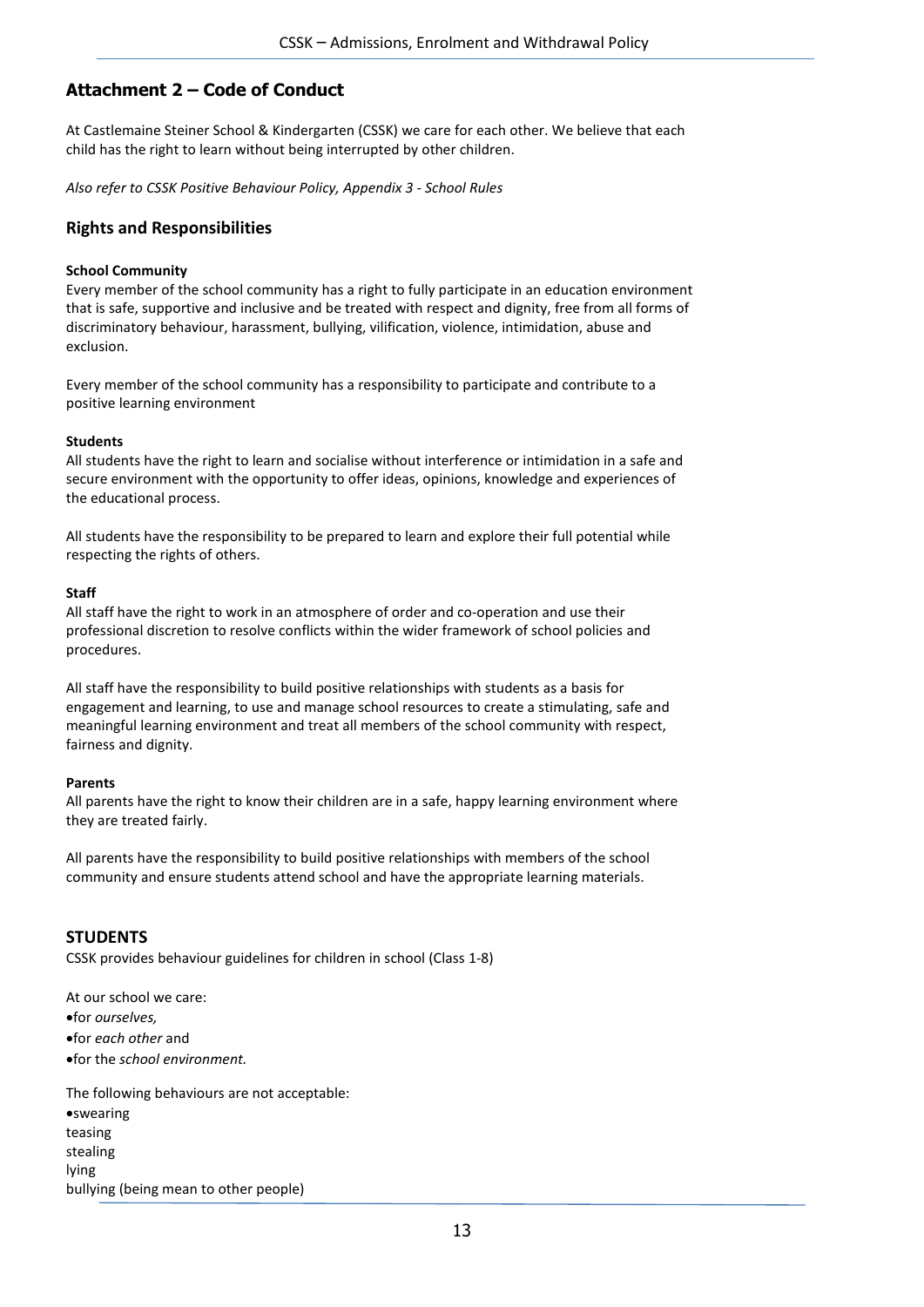hurting -bodies or feelings harassing (annoying people on purpose)

Children are expected to behave at school, as follows:

POLITE at school, or on camps, excursions or events.

If you have a problem, talk to the teacher about it. Obey class rules. Obey School rules. Join in all class activities. Always do your best with your schoolwork. If you take any work home, bring it back as soon as possible. Be prepared and on time for all lessons. Join in all lessons and do your best.

## **FOR THE SCHOOL AND THE CLASSROOM**

The classroom is for learning and work –no rough games or running inside classrooms. Keep the classroom and your own area tidy. Walk inside –wear slippers in class during terms 2 and 3. Care for class belongings and the belongings of others. Use class belongings properly and return the things you use to the right place. Stay within your class boundaries in the playground.

#### **PERSONAL BELONGINGS**

We do not bring toys, pets or electronic devices to school except on special designated days or if your Teacher allows. If toys are brought to school you will be asked to put them in your schoolbag to take home *(Please refer to CSSK Mobile Phones – Acceptable Use Policy for further information)* are brought to school again they will be looked after by the teacher and returned to parents.

## **SCHOOL RULES – PARENTS PLEASE NOTE**

*relevant CSSK Policies for further clarification.*

Ensure that food brought to school is healthy with minimal packaging.

**Attendance -** If your child is not attending school that day please notify the school by 9.00am. note that any long-term absences require Class Teacher and Principal approval prior to the absence

please notify the school of any infectious diseases and exclude your child from school for appropriate time.

**Punctuality -** school begins at 8.45am and finishes at 3.25pm

All children must be picked up by 3.45pm.

There is no supervision after this time.

Please ensure your children abide by the School's Dress Code - Comfortable, plain clothing suitable for the weather. Covered shoulders for outside play and covered midriff. •Hats (from Sept. to May) and shoes are required. Shoes need to be flat and supportive of the feet (thongs or slip-ons are not suitable for school); hats need to be the designated school hats.

•Jewellery should be minimal.

•Hair needs to be tied back (if long) and regularly checked and treated (if necessary) for lice.

## **WHAT HAPPENS IF THE CODE OF CONDUCT IS NOT FOLLOWED?**

If behaviour is not consistent with the CSSK Code of Conduct, disciplinary action will be taken. The discipline is related to:

•the nature of the problem